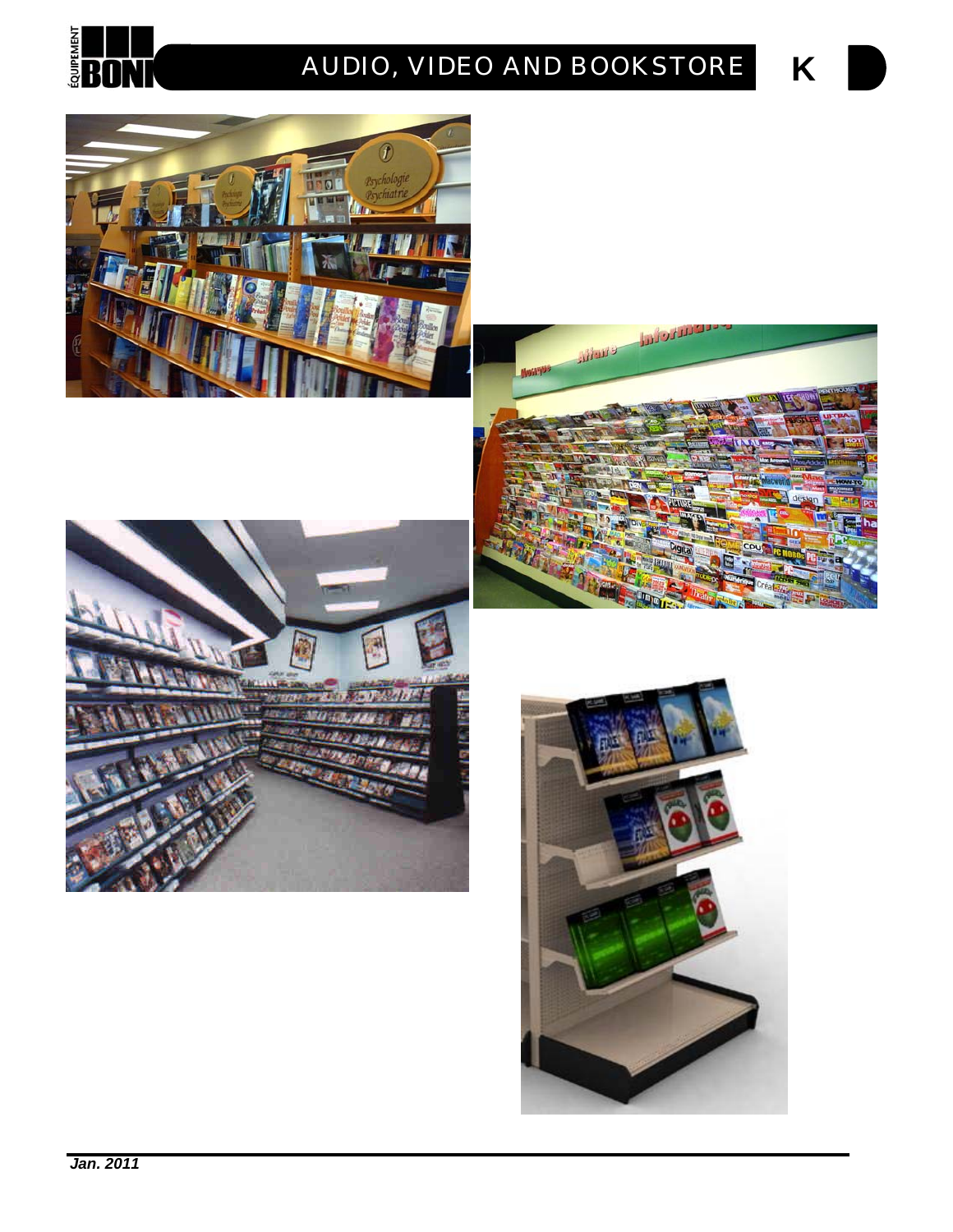

# **K-0.1** *AUDIO, VIDEO AND BOOKSTORE*



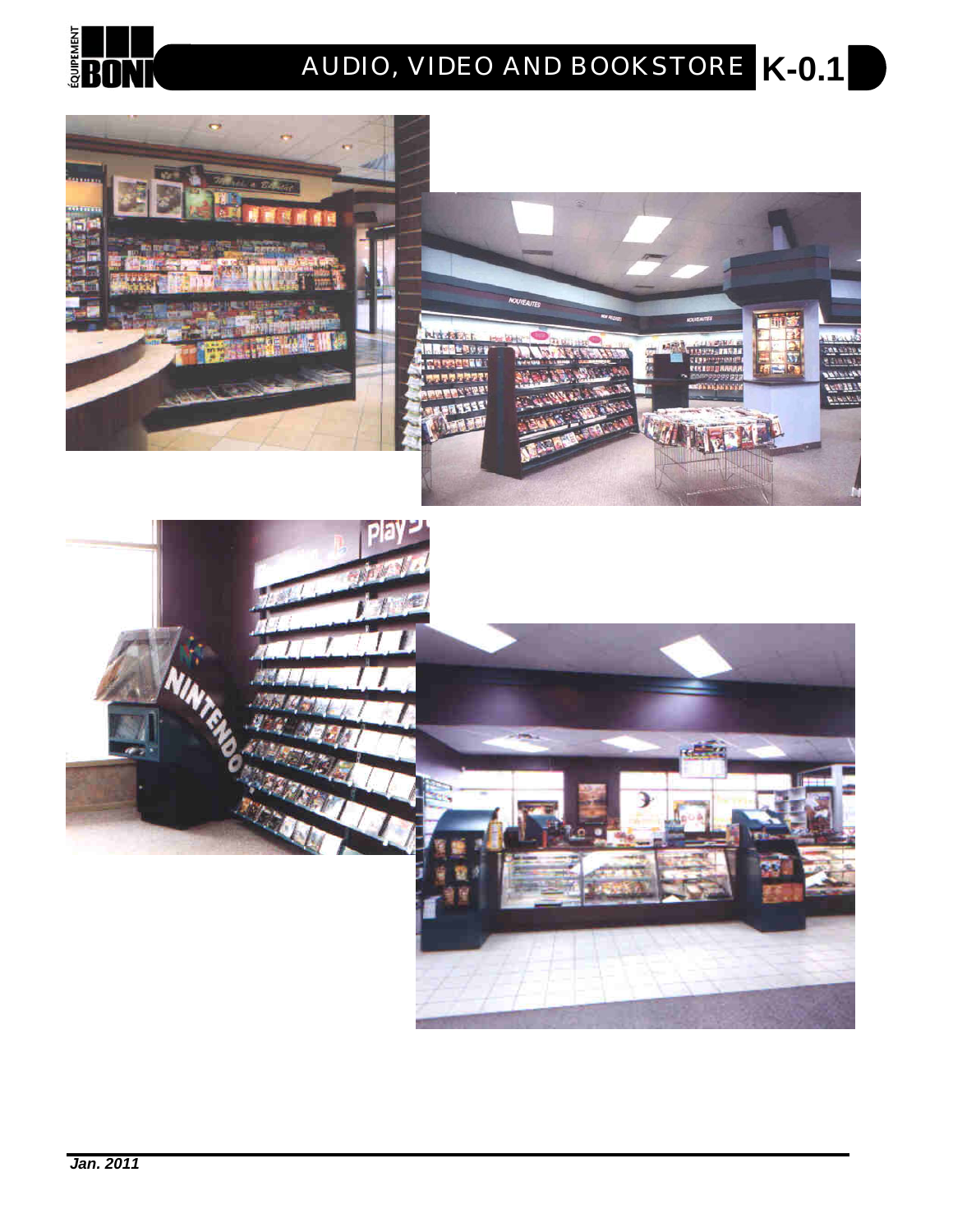

# **K-0.2** *AUDIO, VIDEO AND BOOKSTORE*

| Album shelf with brackets                  | $K-11$       |
|--------------------------------------------|--------------|
| Audio cassette and DVD plastic extrusion   | $K-07$       |
| Book shelf bracket with stopper            | $K-12$       |
| Book shelf with 6" high back               | $K-12$       |
| <b>Bookshelf bracket</b>                   | $K-13$       |
| Compact disc plastic extrusion             | $K-07$       |
| End panel attachment                       | $K-05$       |
| Greeting card display and end panel        | $K-11$       |
| Kickplate drawer                           | $K-12$       |
| Litterature shelf with inclinable brackets | $K-11$       |
| Magazine display                           | $K-13$       |
| Magazine rack and end panel                | $K-08$       |
| Magazine wave rack display                 | $K-10$       |
| Newspaper shelf                            | $K-12$       |
| Pocket book display and end panel          | $K-09$       |
| Pocket book shelf with brackets            | $K-11$       |
| Road map display                           | $K-13$       |
| Stationery divider                         | $K-12$       |
| Stationery shelf with brackets             | $K-11$       |
| Vertical display for CD slatwall           | $K-07$       |
| Video crossbar                             | $K-01$       |
| Video island end panel                     | $K-06$       |
| Video shelf                                | K-02 to K-05 |
| Video shelf bracket                        | $K-02, 03$   |
| Video upright                              | $K-01$       |
|                                            |              |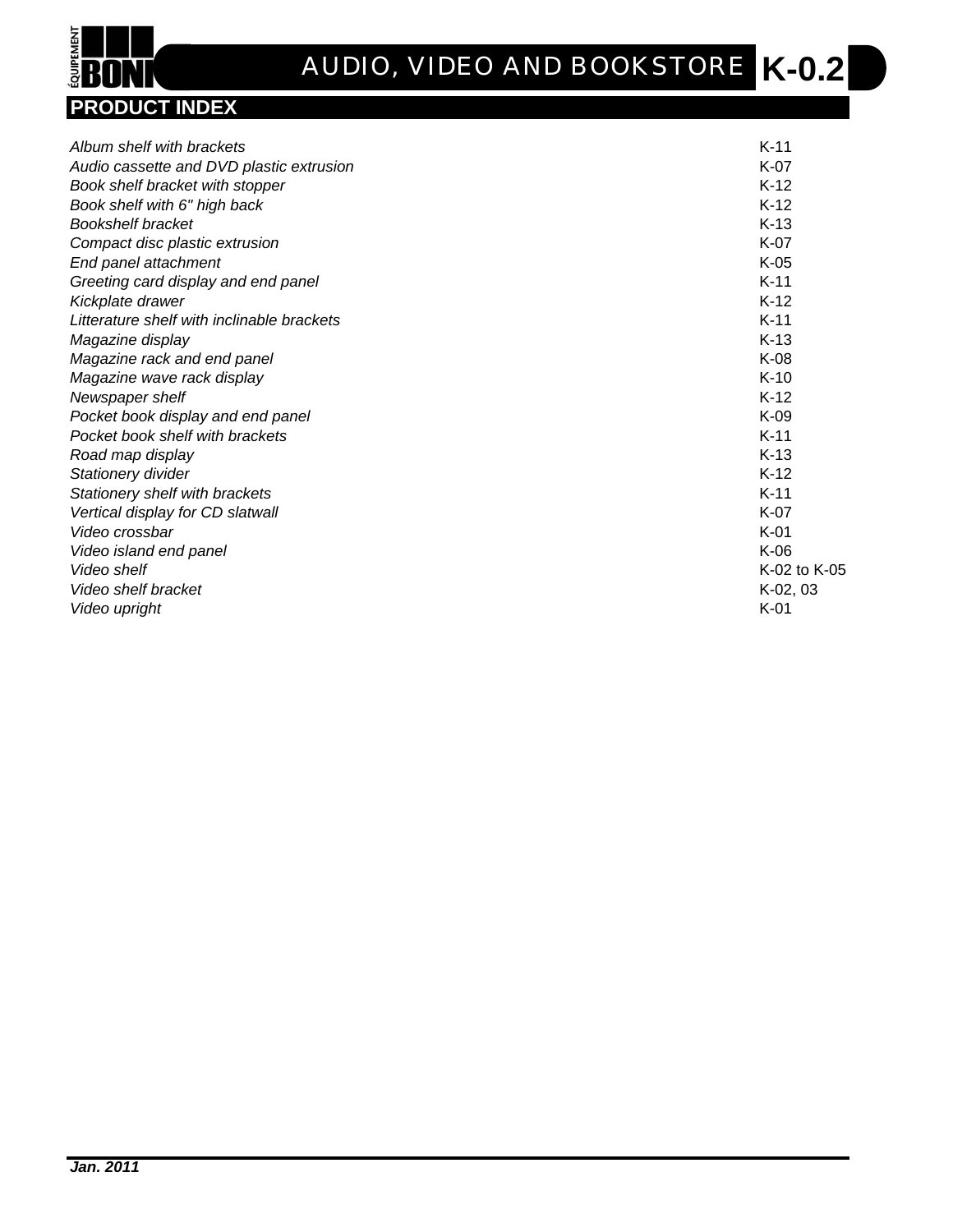

# **K-01** *AUDIO, VIDEO AND BOOKSTORE*

# **REGULAR VIDEO UPRIGHT - ISLAND**

| 032-11-0060 | 60' |
|-------------|-----|
|             |     |

032-11-0072 *72"*

032-11-0084 *84"*

# **PYRAMID VIDEO UPRIGHT - ISLAND**

| 032-12-0060 <i>60"</i> |     |
|------------------------|-----|
| 032-12-0072 72"        |     |
| 032-12-0084            | 84" |

#### **PYRAMID VIDEO UPRIGHT - WALL**

| 032-12-0160     | 60" |
|-----------------|-----|
| 032-12-0172 72" |     |
| 032-12-0184     | 84" |

#### **VIDEO ISLAND CROSSBAR**



*(screws included)*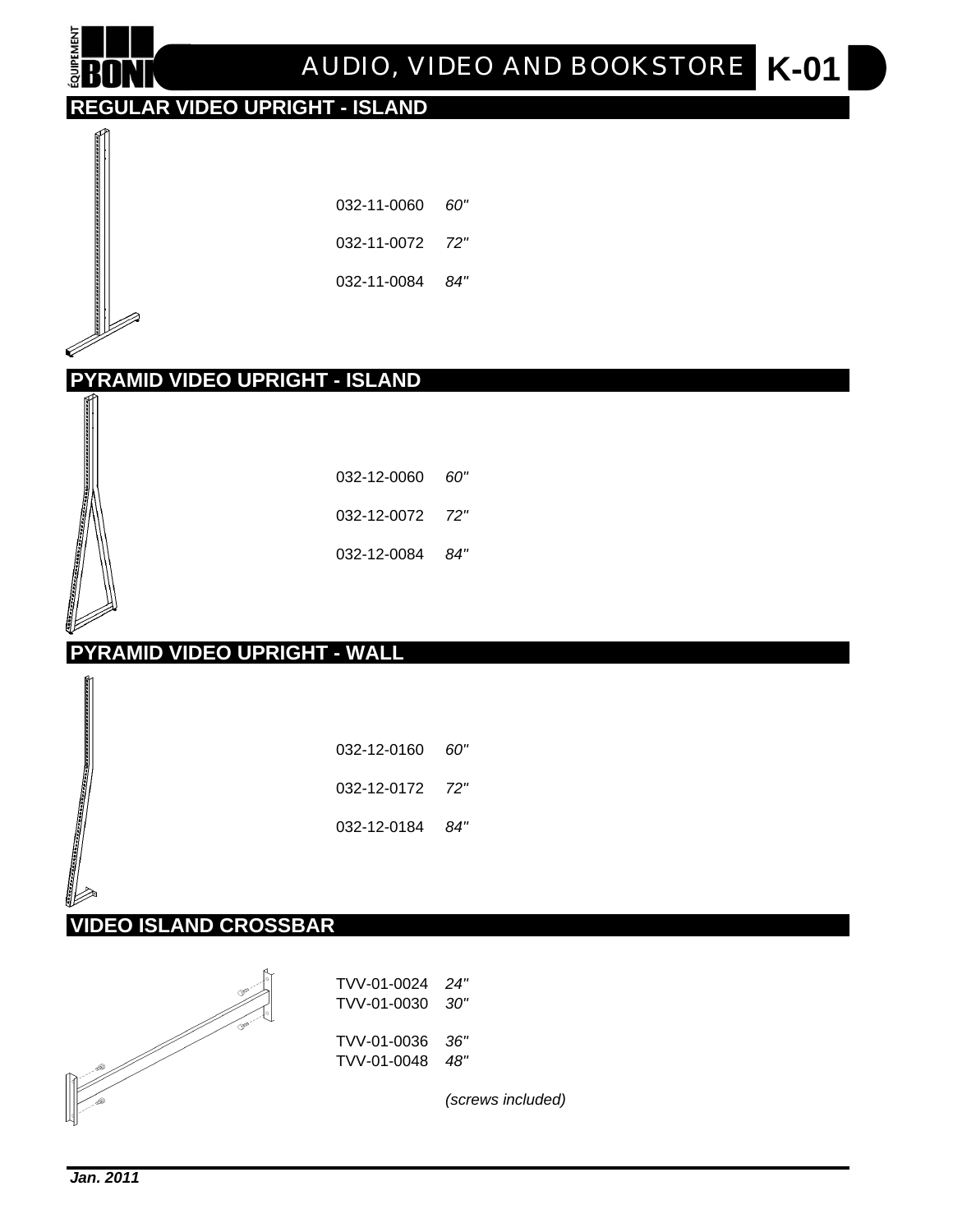

### **REGULAR VIDEO SHELF BRACKET**

**LEFT**



| 032-17-0001  | $1\frac{1}{2}$ |  |
|--------------|----------------|--|
| 032-17-0003  | 3"             |  |
| 032-17-0005  | $5\frac{1}{2}$ |  |
| 032-17-0009  | 9"             |  |
|              |                |  |
| <b>RIGHT</b> |                |  |
|              |                |  |
| 032-18-0001  | $1\frac{1}{2}$ |  |
| 032-18-0003  | 3"             |  |
| 032-18-0005  | $5\frac{1}{2}$ |  |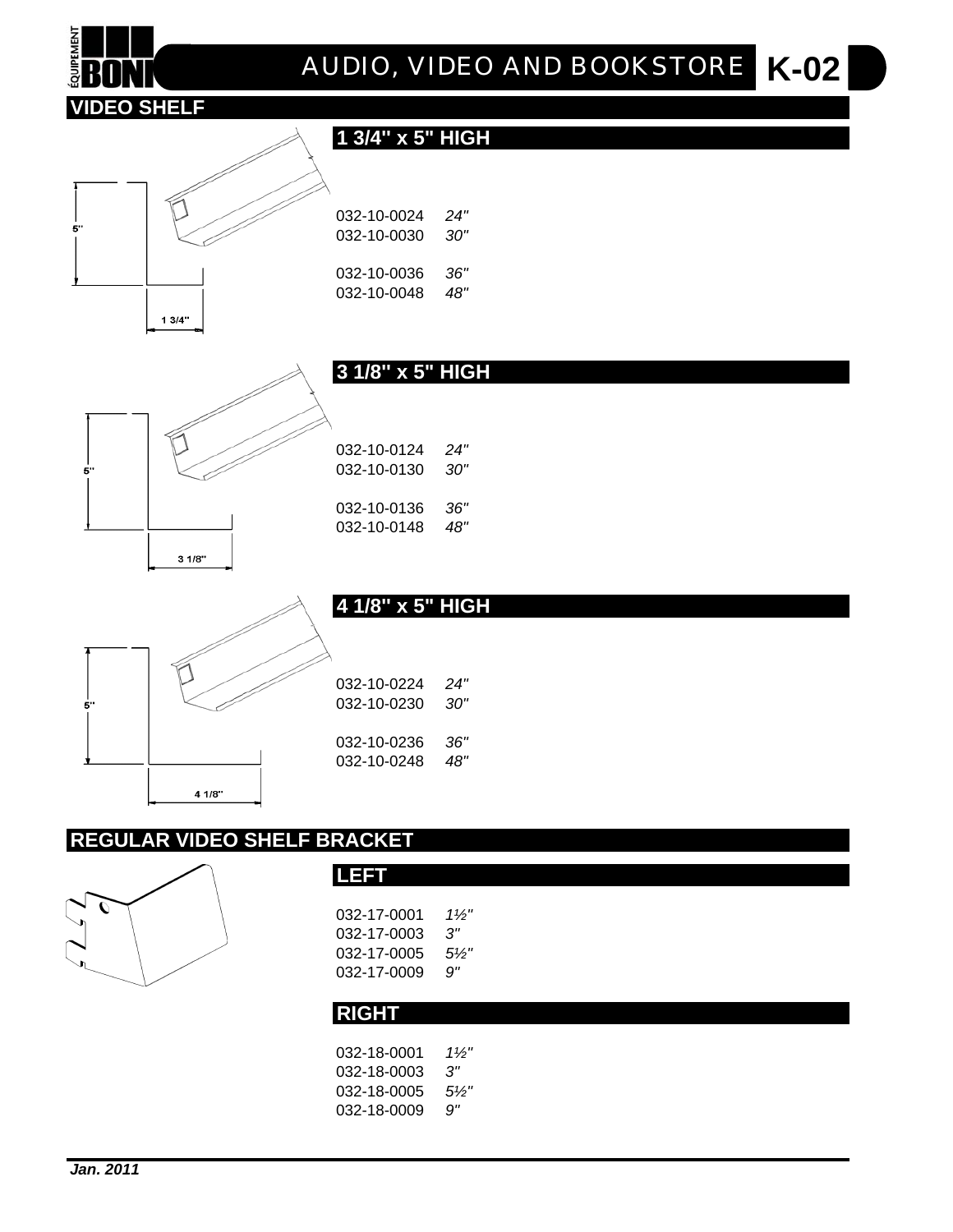

# **K-03** *AUDIO, VIDEO AND BOOKSTORE*

#### **SELF-SERVICE VIDEO SHELF**





**UPPER**

| 032-10-0024 | $24"$ x $1\%"$ |
|-------------|----------------|
| 032-10-0030 | 30" x 1¾"      |
| 032-10-0036 | 36" x 1¼"      |
| 032-10-0048 | 48" x 1¼"      |

*(Brackets not included)*

#### **LOWER**

032-13-0124 *24"* 032-13-0130 *30"* 032-13-0136 *36"* 032-13-0148 *48"*

*(Brackets not included)*

#### **SELF-SERVICE VIDEO SHELF BRACKET**



032-14-0001 *5½" left*

032-14-0002 *5½" right*

#### **1-3/4" STRAIGHT SLATWALL VIDEO SHELF**





#### **3-1/8" STRAIGHT SLATWALL VIDEO SHELF**

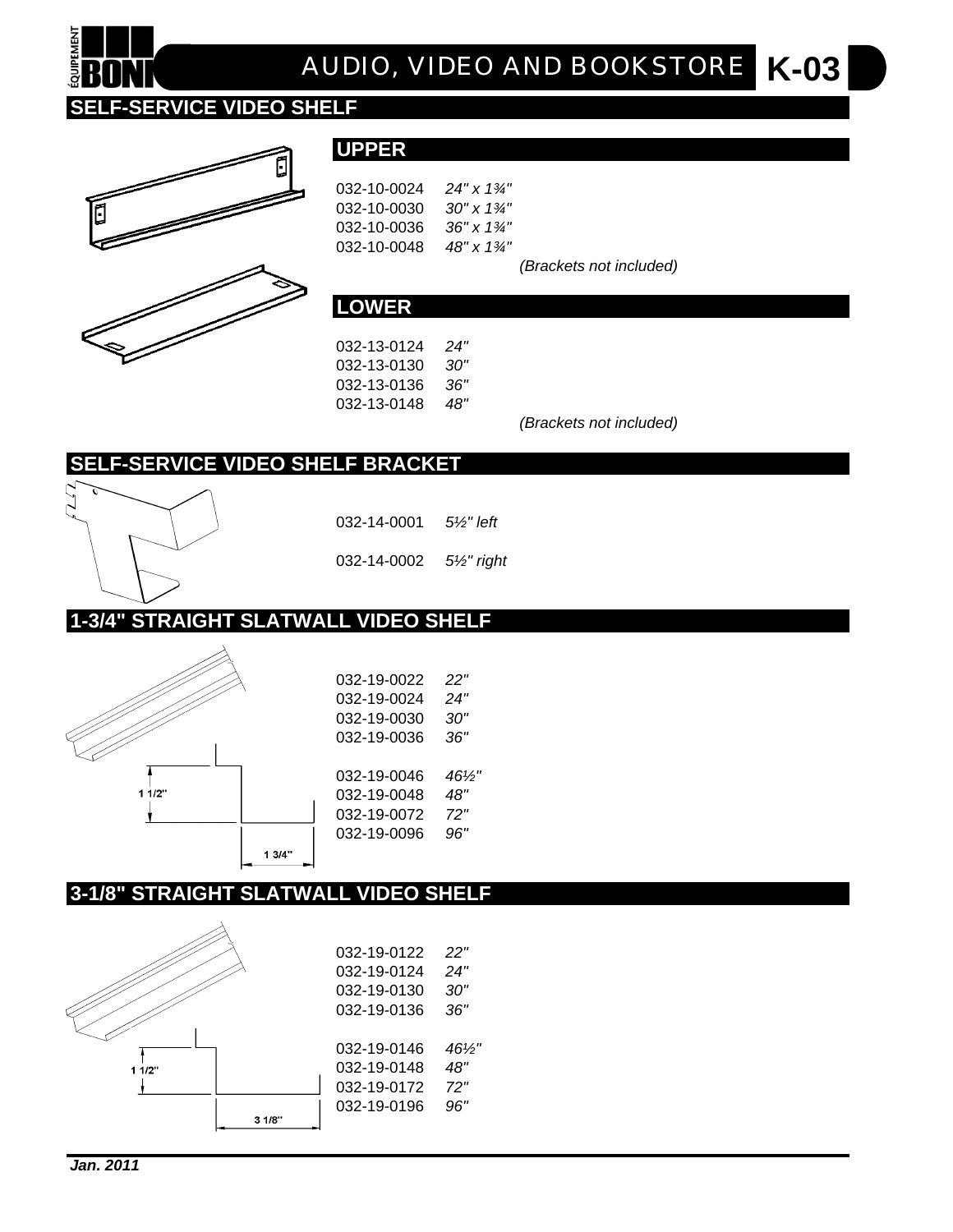

#### **3-1/8" SLANTED SLATWALL VIDEO SHELF**



#### **1-3/4" SLANTED SLATWALL VIDEO SHELF**



| 032-19-0322 | 22"  |
|-------------|------|
| 032-19-0324 | 24"  |
| 032-19-0330 | 30"  |
| 032-19-0336 | 36"  |
|             |      |
| 032-19-0346 | 46½" |
| 032-19-0348 | 48"  |
| 032-19-0372 | 72"  |
| 032-19-0396 | 96"  |
|             |      |

#### **5-1/8" STRAIGHT SLATWALL VIDEO SHELF - 16GA**



**QUIPEMEN** 



032-19-0222 *22"*

## **4-1/8" STRAIGHT SLATWALL VIDEO SHELF**

**K-04** *AUDIO, VIDEO AND BOOKSTORE*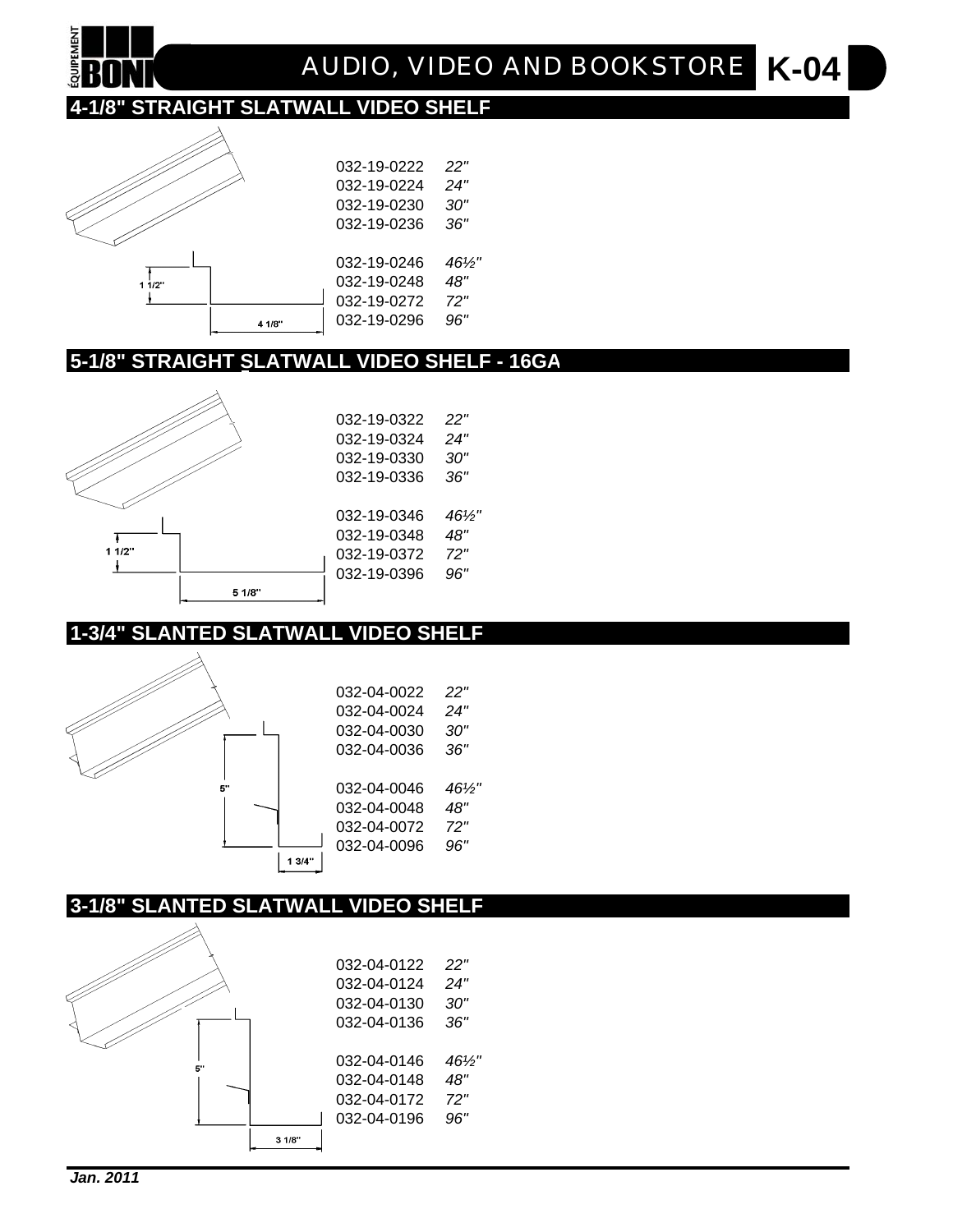

#### **OPTIONAL ROUNDED SHELF CORNERS**



*To the price of each shelf add ;*

*1 corner (specify left or right)*

*2 corners*

#### **END PANEL ATTACHMENT**



039-01-0001 *Left*

039-01-0002 *Right*

#### **END PANEL LOWER ATTACHMENT**



032-14-0004 *6"*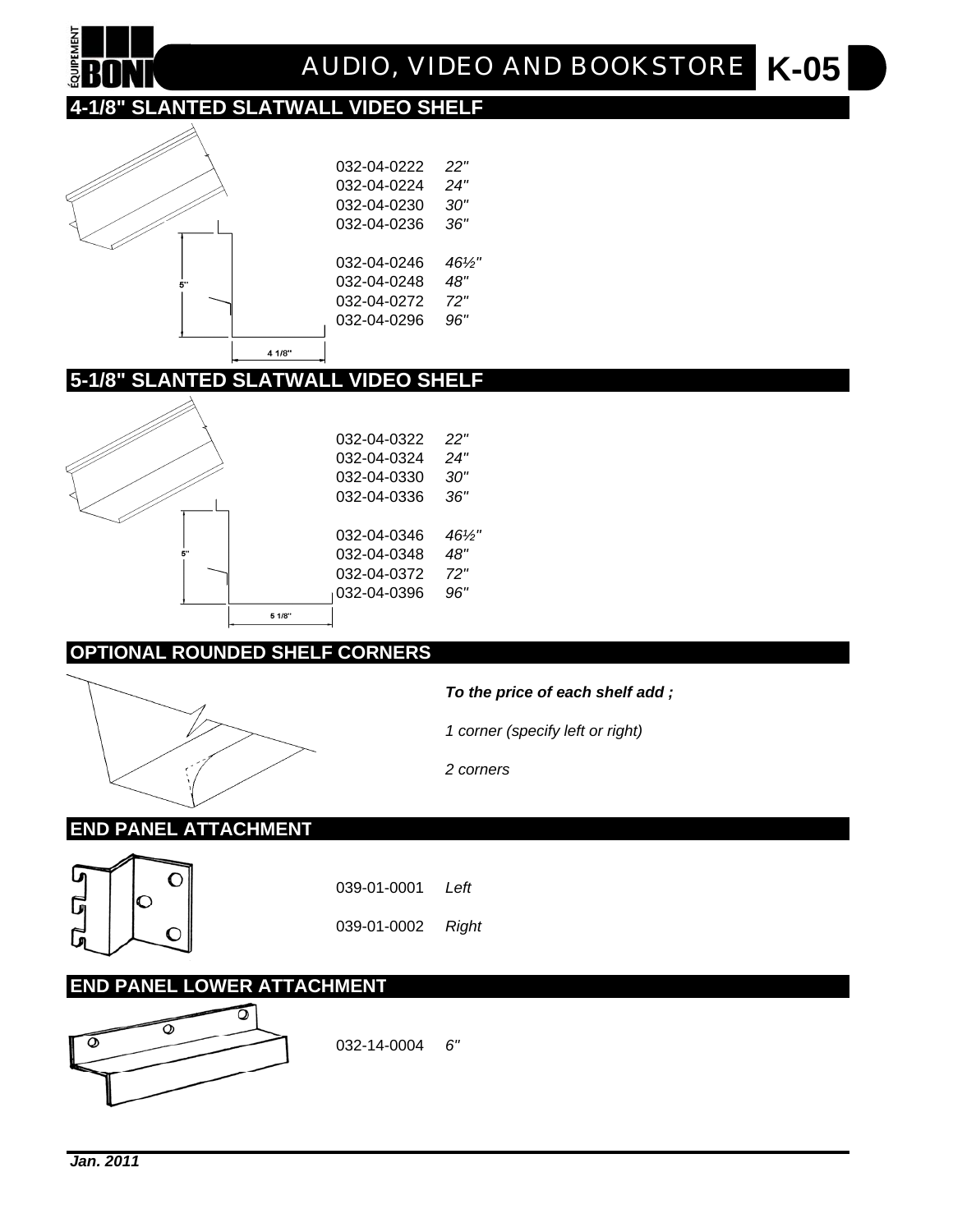

*Pricing on request according to your specifications*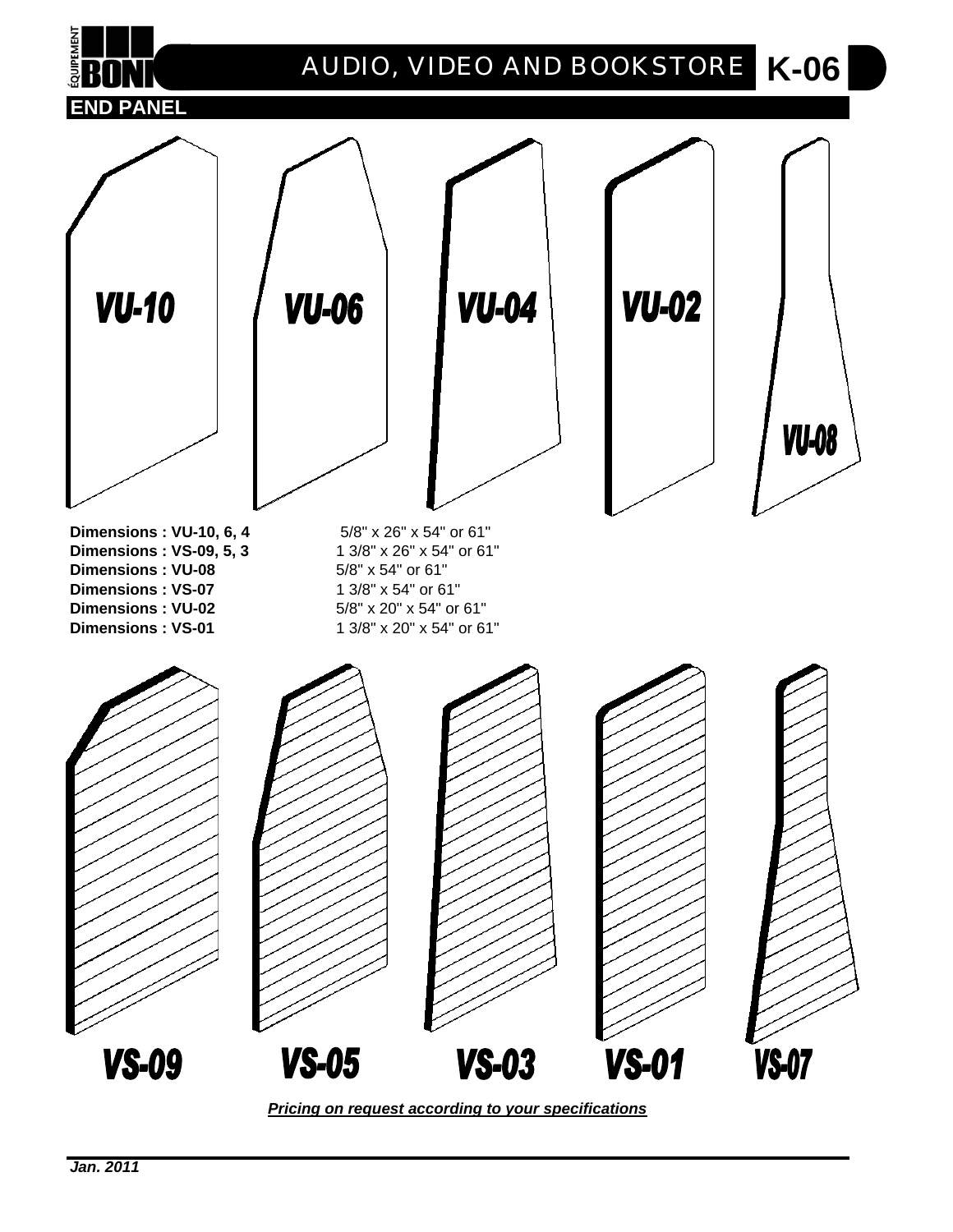

## **VERTICAL DISPLAY FOR SLATWALL**



032-09-0048 *For 8 compact disc*

#### **COMPACT DISC PLASTIC EXTRUSION**



032-00-0136 *6 7/8" deep x 36" long* 032-00-0148 *6 7/8" deep x 48" long Price per linear inch*

032-00-0101 *Compact disc divider*

### **DVD PLASTIC OR AUDIO TAPE EXTRUSION**



| 032-00-0224<br>032-00-0236<br>032-00-0248 | 6 5/8" deep x 36" long<br>6 5/8" deep x 36" long<br>6 5/8" deep x 48" long |
|-------------------------------------------|----------------------------------------------------------------------------|
|                                           | Price per linear inch                                                      |
| 032-00-0201                               | Compact disc divider                                                       |

### **CUSTOM DISPLAY**

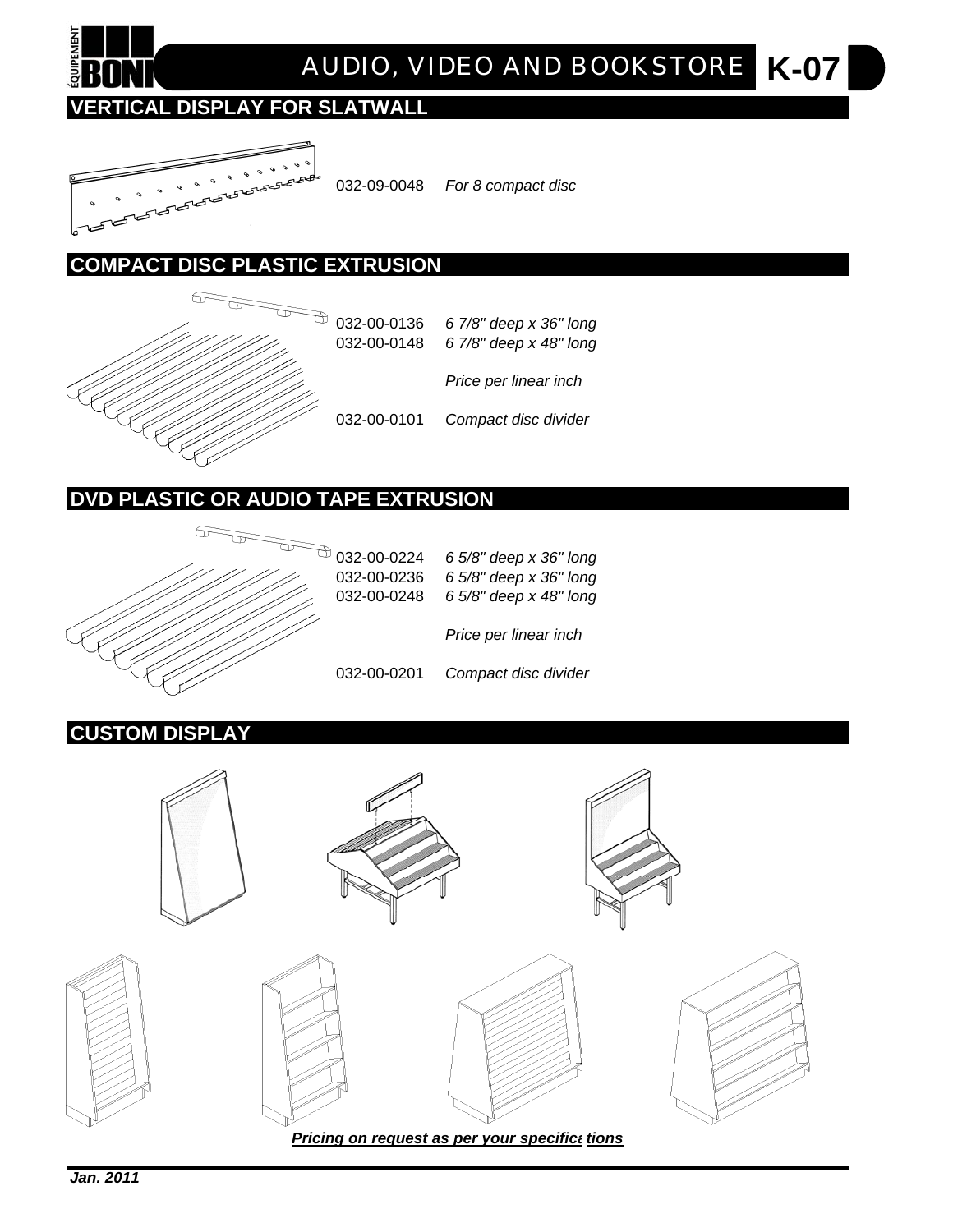

**K-08** *AUDIO, VIDEO AND BOOKSTORE*



#### **3-TIERS OF 9" - 12" DEEP X 16" HIGH**

| 019-03-0024 | 24" long |
|-------------|----------|
| 019-03-0030 | 30" long |
| 019-03-0036 | 36" long |
| 019-03-0048 | 48" long |

#### **4-TIERS OF 9" - 14" DEEP X 19" HIGH**

019-04-0024 *24" long*  019-04-0030 *30" long*  019-04-0036 *36" long*  019-04-0048 *48" long* 

#### **5-TIERS OF 9" - 16" DEEP X 22" HIGH**

019-05-0024 *24" long*  019-05-0030 *30" long*  019-05-0036 *36" long*  019-05-0048 *48" long* 

#### **MAGAZINE RACK END PANEL**



#### **LEFT**

| 019-G3-0002  for 3-tier rack        |  |
|-------------------------------------|--|
| 019-G4-0002  for <i>4-tier rack</i> |  |
| 019-G5-0002  for 5-tier rack        |  |

#### **RIGHT**

019-D3-0002 *for 3-tier rack* 019-D4-0002 *for 4-tier rack* 019-D5-0002 *for 5-tier rack*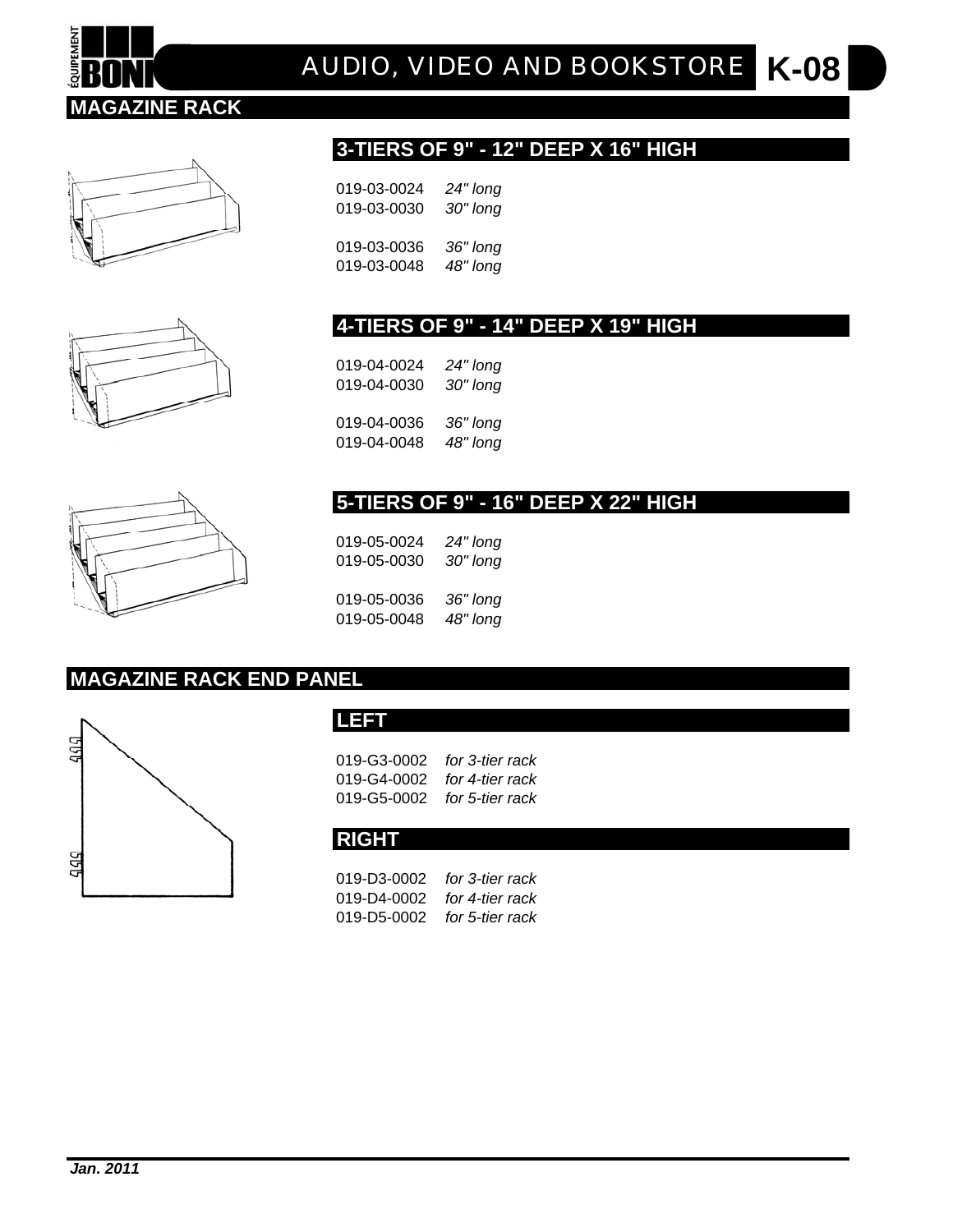

# **K-09** *AUDIO, VIDEO AND BOOKSTORE*

#### **3 TIERS (7" - 12" DEEP X 16" HIGH)**





018-03-0036 *36" long*  018-03-0048 *48" long* 

#### **4 TIERS (7" - 14" DEEP X 19" HIGH)**

018-04-0036 *36" long*  018-04-0048 *48" long* 

# **5 TIERS (7" - 16" DEEP X 22" HIGH)**



018-05-0036 *36" long*  018-05-0048 *48" long* 

#### **POCKET BOOK DISPLAY END PANEL**



019-G3-0002 *for 3-tier rack* 019-G4-0002 *for 4-tier rack* 019-G5-0002 *for 5-tier rack*

#### **RIGHT**

019-D3-0002 *for 3-tier rack* 019-D4-0002 *for 4-tier rack* 019-D5-0002 *for 5-tier rack*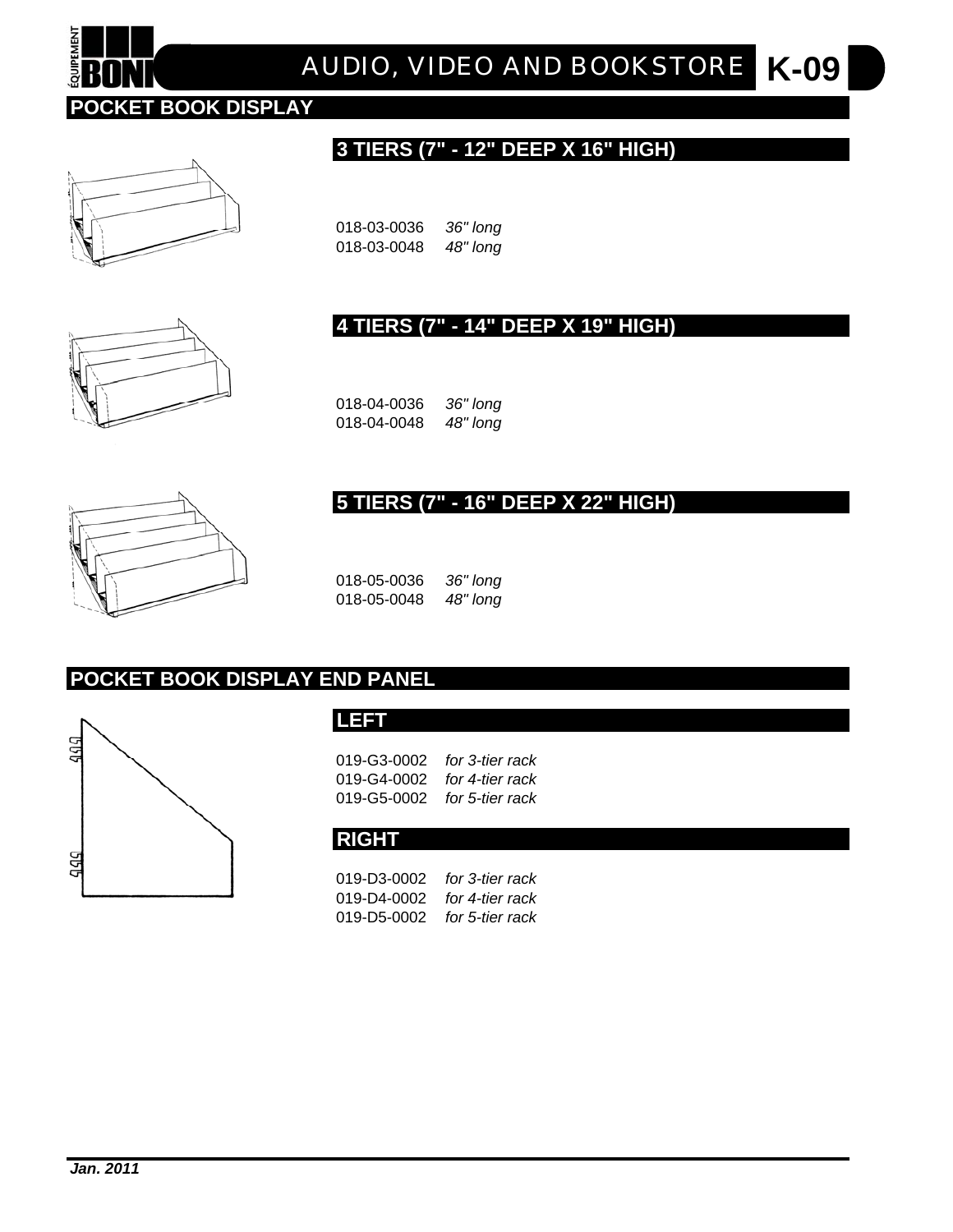

# **K-10** *AUDIO, VIDEO AND BOOKSTORE*

### **MAGAZINE WAVE RACK DISPLAY**



#### **FOR 60" HIGH STRUCTURE**

PRW-AV-3660 *36" wide, 9-tiers*

PRW-AV-4860 *48" wide, 9-tiers*

#### **FOR 84" HIGH STRUCTURE**

PRW-AV-3684 *36" wide, 13-tiers*

PRW-AV-4884 *48" wide, 13-teirs*

#### **COMPONENT**

019-WAG-005 *Left side 90-degree elbow for wall installation*

019-WAD-005 *Right side 90-degree elbow for wall Left model shown installation*



019-WAG-004 *Left side wall bracket*

019-WAD-004 *Right side wall bracket*

*Left model shown*



019-WA-0436 *36" long x 3 7/16" lower shelf* 019-WA-0448 *48" long x 3 7/16" lower shelf* 019-WA-0236 *36" long x 1¾" upper shelf*





019-WA-3608 *8½" x 35 15/16" x 1/16" clear acrylic fence polished on 3 sides*

019-WA-4808 *8½" x 47 15/16" x 1/16" clear acrylic fence polished on 3 sides*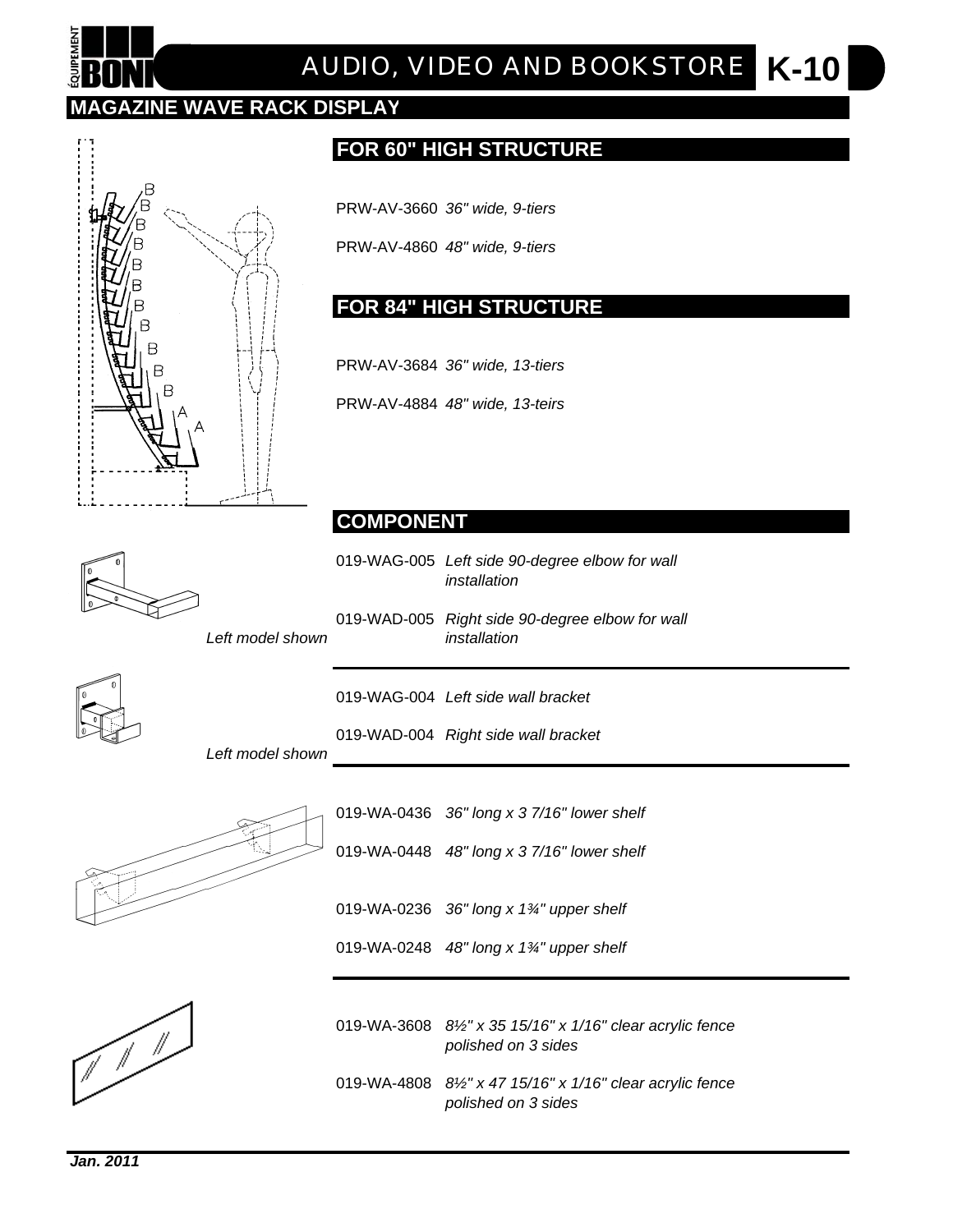## **GREETING CARD DISPLAY**



019-09-0036 *9-tiers, 36" l. x 16" deep x 22¾" h.* 019-09-0048 *9-tiers, 48" l. x 16" deep x 22¾" h.* 019-G9-0002 *Left side end panel*  019-D9-0002 *Right side end panel*

## **POCKET BOOK SHELF WITH BRACKETS**



018-06-3606 *6" x 36"* 018-06-4806 *6" x 48"*

## **ALBUM SHELF WITH BRACKETS**



018-07-0048 *10" x 48"*

**LITERATURE SHELF WITH ADJUSTABLE BRACKETS**



#### **STATIONERY SHELF WITH BRACKETS**



*4" deep and with integrated ticket moulding*

| 018-12-3014 | 14" x 30" |
|-------------|-----------|
| 018-12-3614 | 14" x 36" |
| 018-12-4814 | 14" x 48" |

*Jan. 2011*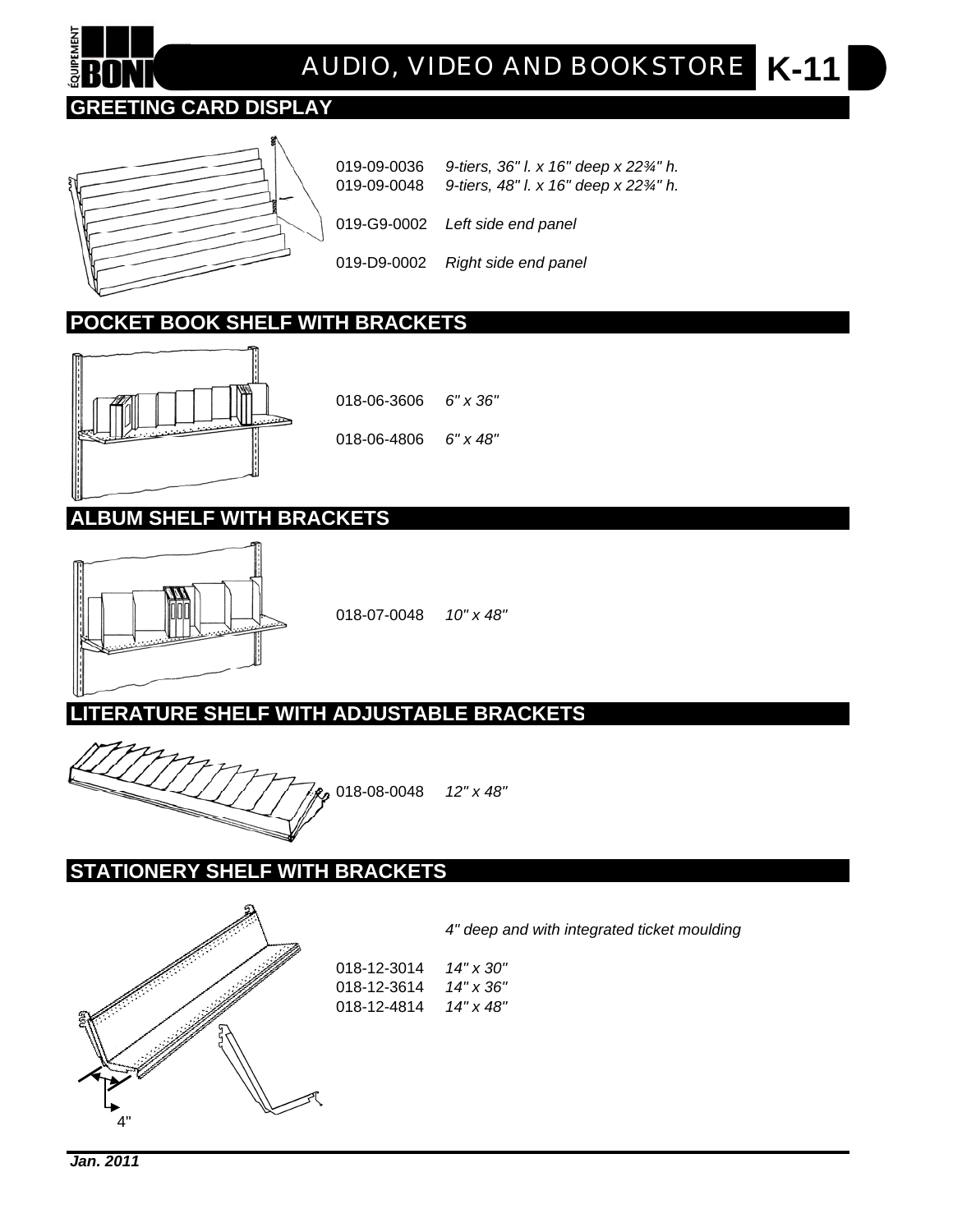

**K-12** *AUDIO, VIDEO AND BOOKSTORE*

# **BOOK SHELF WITH 6" HIGH BACK**



| 018-11-2406 | 6" x 24" |
|-------------|----------|
| 018-11-3006 | 6" x 30" |
| 018-11-3606 | 6" x 36" |
| 018-11-4806 | 6" x 48" |

#### **BOOK SHELF BRACKET WITH STOPPER**



| 006-18-01D10A 10"        |  |
|--------------------------|--|
| 006-18-01D12A 12"        |  |
| 006-18-01D14A <i>14"</i> |  |
| 006-18-01D16A 16"        |  |



**LEFT**

006-18-01G10A *10"* 006-18-01G12A *12"* 006-18-01G14A *14"* 006-18-01G16A *16"*

#### **KICKPLATE DRAWER ON CASTERS**



| TIR-01-3612 | 12" x 36' |
|-------------|-----------|
| TIR-01-3616 | 16" x 36" |
| TIR-01-4812 | 12" x 48' |
| TIR-01-4816 | 16" x 48' |

#### **STATIONERY DIVIDER**



028-02-0010 *5" x 10"* 028-02-0012 *5" x 12"*

#### **NEWSPAPER SHELF**



090-07-0016 *for perforated massonite backing* 090-07-0116 *for slatwall backing*